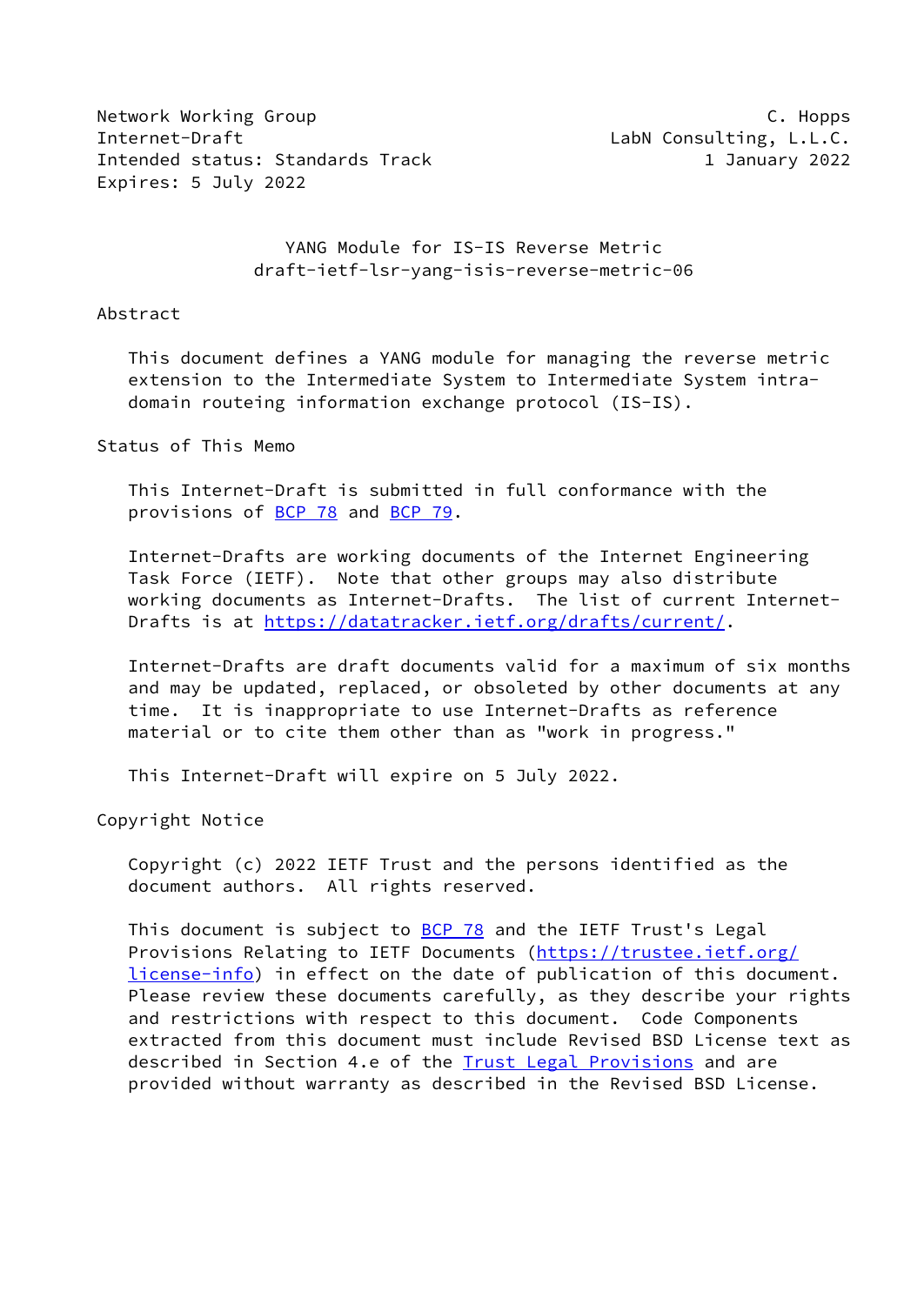# <span id="page-1-1"></span>Internet-Draft YANG Module for IS-IS Reverse Metric January 2022

## Table of Contents

|    |                                                         |  |  |  |  |  |  |  |  |  |  | $\overline{2}$ |
|----|---------------------------------------------------------|--|--|--|--|--|--|--|--|--|--|----------------|
|    |                                                         |  |  |  |  |  |  |  |  |  |  | $\overline{2}$ |
|    |                                                         |  |  |  |  |  |  |  |  |  |  | $\overline{2}$ |
|    |                                                         |  |  |  |  |  |  |  |  |  |  | <u>3</u>       |
|    |                                                         |  |  |  |  |  |  |  |  |  |  | 8              |
|    | $3.1$ . Updates to the IETF XML Registry                |  |  |  |  |  |  |  |  |  |  | $\frac{8}{2}$  |
|    | $3.2$ . Updates to the YANG Module Names Registry 8     |  |  |  |  |  |  |  |  |  |  |                |
|    |                                                         |  |  |  |  |  |  |  |  |  |  | <u>9</u>       |
|    |                                                         |  |  |  |  |  |  |  |  |  |  | 10             |
| 6. |                                                         |  |  |  |  |  |  |  |  |  |  | $\perp$        |
|    |                                                         |  |  |  |  |  |  |  |  |  |  | 12             |
|    | A.1. Enablement Example using XML YANG Instance Data 12 |  |  |  |  |  |  |  |  |  |  |                |
|    | A.2. Usage Example using XML YANG Instance Data 13      |  |  |  |  |  |  |  |  |  |  |                |
|    | A.3. Usage Example using JSON YANG Instance Data 14     |  |  |  |  |  |  |  |  |  |  |                |
|    |                                                         |  |  |  |  |  |  |  |  |  |  |                |

### <span id="page-1-0"></span>[1](#page-1-0). Introduction

 This document defines a YANG module for managing the reverse metric extension to IS-IS [[RFC8500\]](https://datatracker.ietf.org/doc/pdf/rfc8500), [[ISO10589\]](#page-11-2). Please refer to [RFC8500] for the description and definition of the functionality managed by this module.

 The YANG data model described in this document conforms to the Network Management Datastore Architecture defined in [\[RFC8342](https://datatracker.ietf.org/doc/pdf/rfc8342)].

### <span id="page-1-2"></span>[2](#page-1-2). YANG Management

## <span id="page-1-3"></span>[2.1](#page-1-3). YANG Tree

The following is the YANG tree diagram ([\[RFC8340](https://datatracker.ietf.org/doc/pdf/rfc8340)]) for the IS-IS reverse metric extension additions.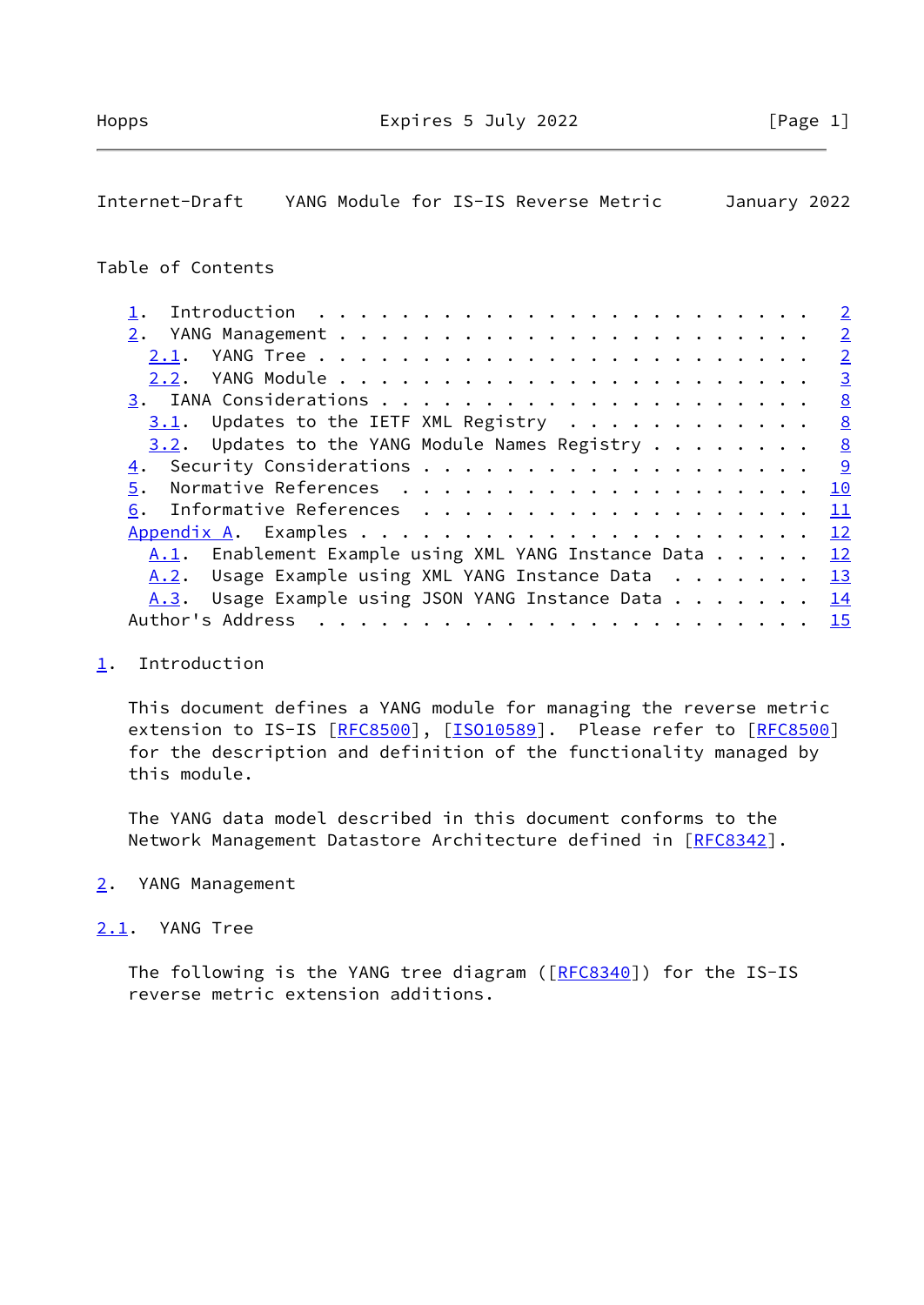#### Hopps Expires 5 July 2022 [Page 2]

```
Internet-Draft YANG Module for IS-IS Reverse Metric January 2022
   module: ietf-isis-reverse-metric
     augment /rt:routing/rt:control-plane-protocols
               /rt:control-plane-protocol/isis:isis:
       +--rw reverse-metric
          +--rw enable-receive? boolean
     augment /rt:routing/rt:control-plane-protocols
               /rt:control-plane-protocol/isis:isis/isis:interfaces
               /isis:interface:
       +--rw reverse-metric
          +--rw metric? isis:wide-metric
          +--rw flags
             | +--rw whole-lan? boolean
             | +--rw allow-unreachable? boolean
          +--rw exclude-te-metric? boolean
          +--rw level-1
             | +--rw metric? isis:wide-metric
             | +--rw flags
            | +--rw whole-lan? boolean
                | | +--rw allow-unreachable? boolean
             | +--rw exclude-te-metric? boolean
          +--rw level-2
             +--rw metric? isis:wide-metric
             +--rw flags
               | +--rw whole-lan? boolean
             | +--rw allow-unreachable? boolean
             +--rw exclude-te-metric? boolean
     augment /rt:routing/rt:control-plane-protocols
               /rt:control-plane-protocol/isis:isis/isis:interfaces
               /isis:interface/isis:adjacencies/isis:adjacency:
       +--ro reverse-metric
          +--ro metric? isis:wide-metric
          +--ro flags
          | +--ro whole-lan? boolean
             | +--ro allow-unreachable? boolean
          +--ro te-metric? uint32
```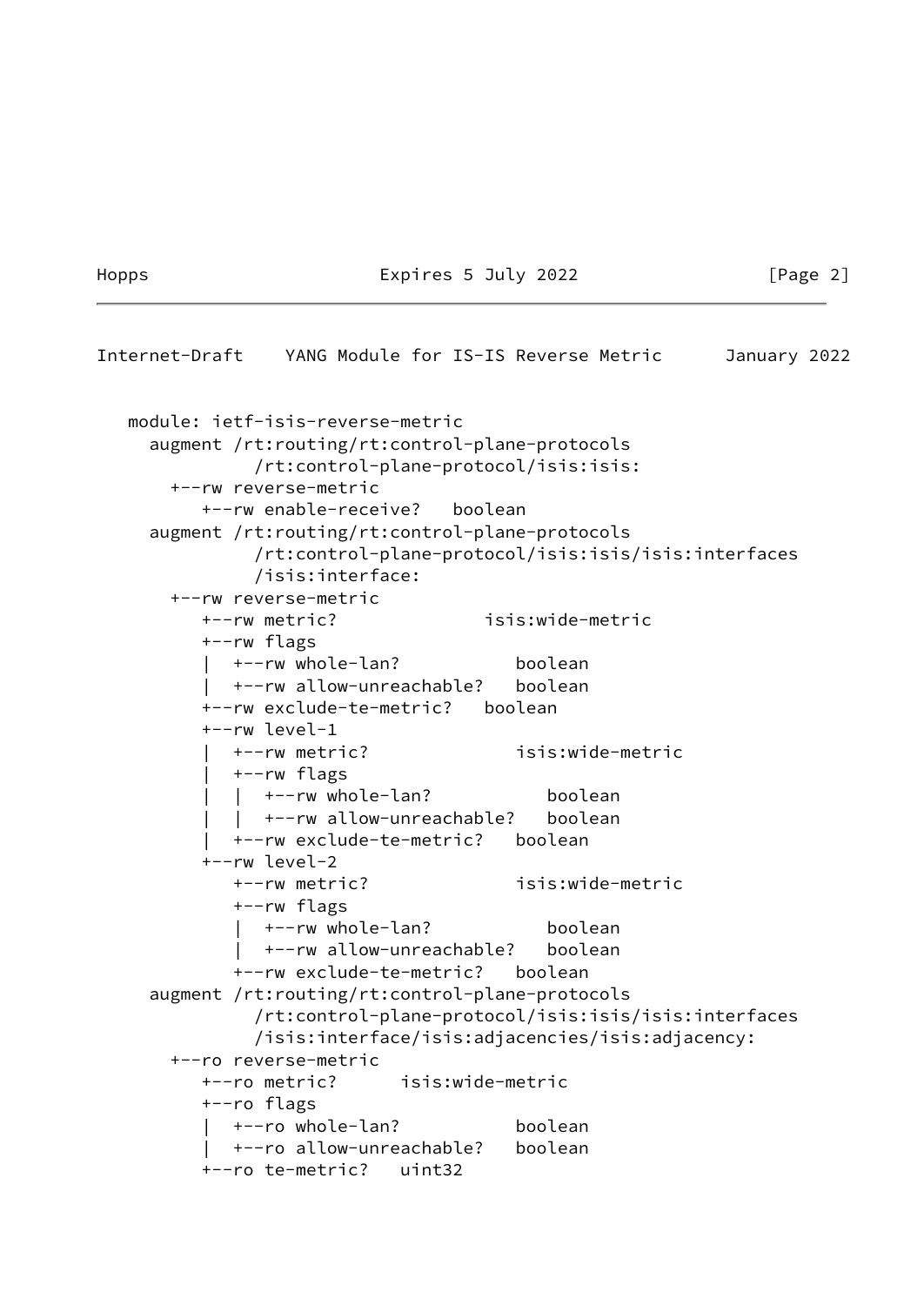<span id="page-3-0"></span>[2.2](#page-3-0). YANG Module

 The following is the YANG module for managing the IS-IS reverse metric functionality defined in [\[RFC8500](https://datatracker.ietf.org/doc/pdf/rfc8500)]. It imports modules from the following RFCs: [\[RFC8349](https://datatracker.ietf.org/doc/pdf/rfc8349)], [\[I-D.ietf-isis-yang-isis-cfg](#page-12-2)].

 This YANG module uses the same "Per-Level" hierarchical configuration structure as is defined in the augmented base module.

### Hopps Expires 5 July 2022 [Page 3]

Internet-Draft YANG Module for IS-IS Reverse Metric January 2022 <CODE BEGINS> file "ietf-isis-reverse-metric@2022-01-01.yang" module ietf-isis-reverse-metric { yang-version 1.1; namespace "urn:ietf:params:xml:ns:yang:ietf-isis-reverse-metric"; prefix isis-rmetric; import ietf-routing { prefix rt; reference "[RFC8349](https://datatracker.ietf.org/doc/pdf/rfc8349): A YANG Data Model for Routing Management (NMDA Version)"; } import ietf-isis { prefix isis; reference "[draft-ietf-isis-yang-isis-cfg-42:](https://datatracker.ietf.org/doc/pdf/draft-ietf-isis-yang-isis-cfg-42) YANG Data Model for IS-IS Protocol"; } organization "IETF LSR Working Group (LSR)"; contact "WG Web: [<https://datatracker.ietf.org/wg/lsr/](https://datatracker.ietf.org/wg/lsr/)> WG List: <mailto:lsr@ietf.org> Author: Christian Hopps <mailto:chopps@chopps.org>";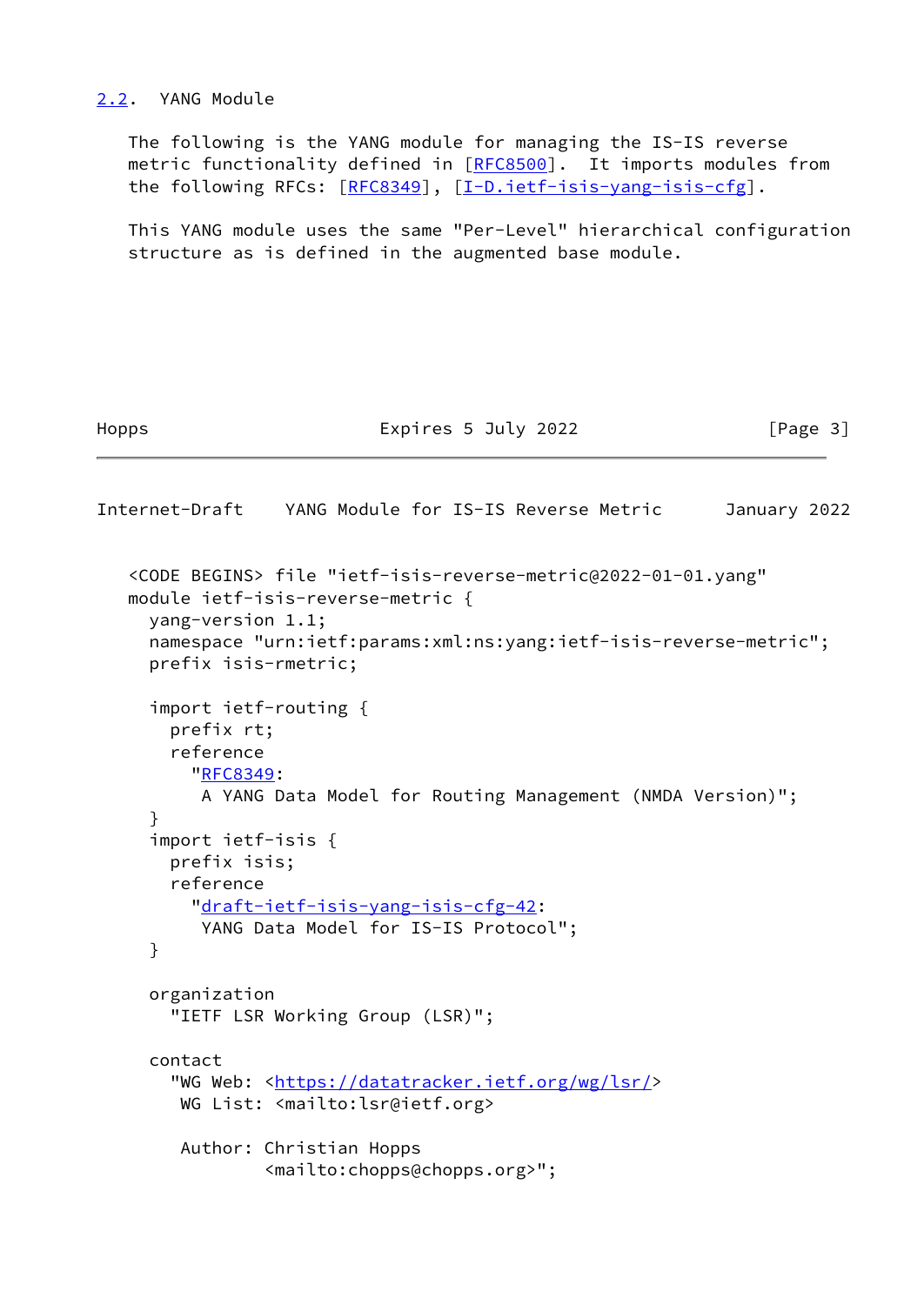// RFC Ed.: replace XXXX with actual RFC number and // remove this note. description "This module defines the configuration and operational state for managing the IS-IS reverse metric functionality [\[RFC8500](https://datatracker.ietf.org/doc/pdf/rfc8500)]. Copyright (c) 2022 IETF Trust and the persons identified as authors of the code. All rights reserved. Redistribution and use in source and binary forms, with or without modification, is permitted pursuant to, and subject to the license terms contained in, the Simplified BSD License set forth in **Section 4.c** of the IETF Trust's Legal Provisions Relating to IETF Documents [\(https://trustee.ietf.org/license-info\)](https://trustee.ietf.org/license-info). This version of this YANG module is part of RFC XXXX [\(https://www.rfc-editor.org/info/rfcXXXX](https://www.rfc-editor.org/info/rfcXXXX)>); see the RFC itself

Hopps Expires 5 July 2022 [Page 4]

```
Internet-Draft YANG Module for IS-IS Reverse Metric January 2022
         for full legal notices.";
      revision 2022-01-01 {
        description "Initial Revision";
        reference "RFC XXXX: YANG IS-IS Reverse Metric";
      }
      grouping reverse-metric-data {
        description "IS-IS reverse metric data.";
        leaf metric {
          type isis:wide-metric;
          description "The reverse metric value.";
          reference "RFC8500, Section 2";
        }
        container flags {
          description "The reverse metric flag values.";
          leaf whole-lan {
            type boolean;
            description
                "The 'whole LAN' or W-bit. If true then a DIS processing
                this reverse metric will add the metric value to all the
                nodes it advertises in the pseudo-node LSP for this
```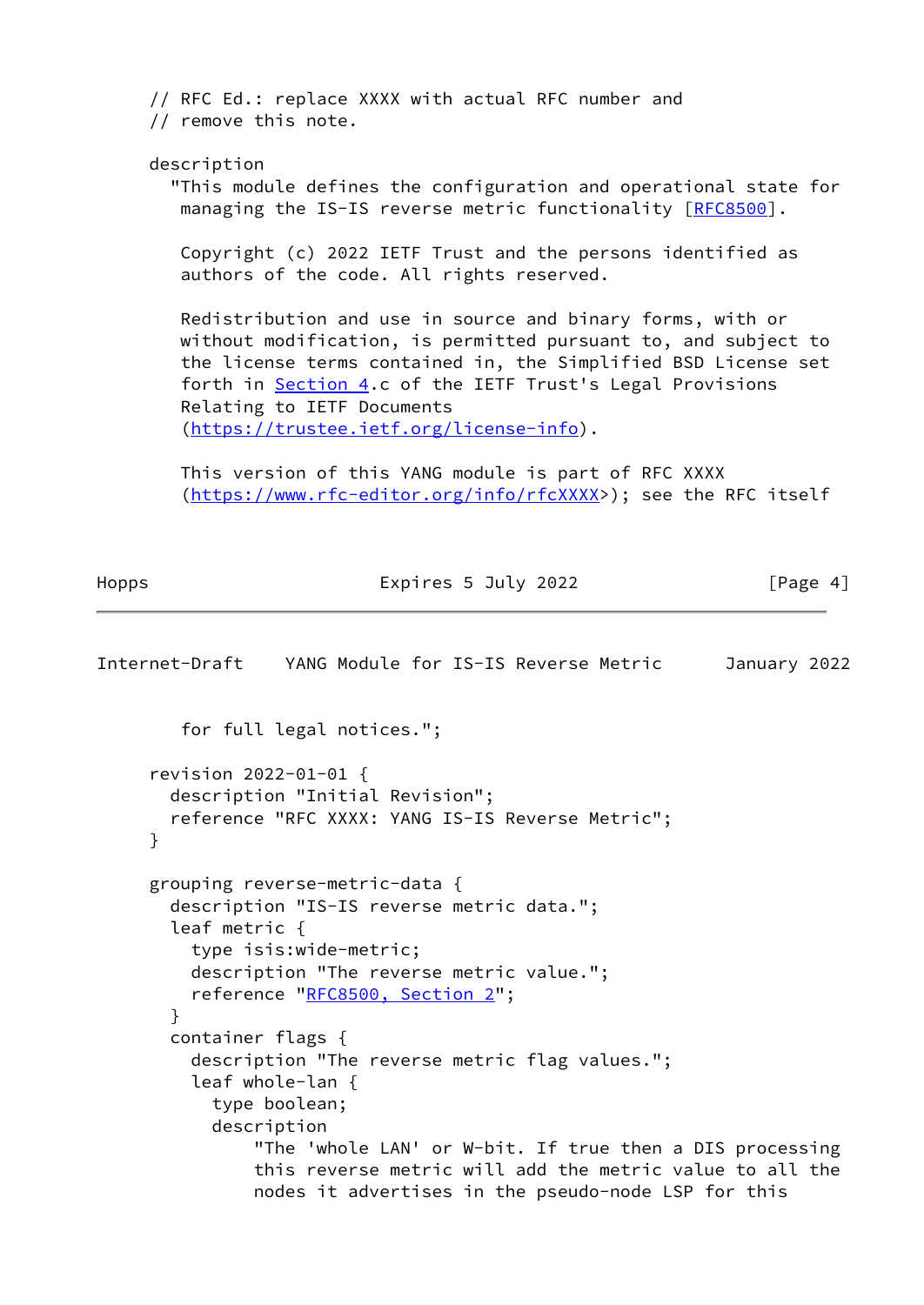```
 interface. Otherwise, it will only increment the metric
                for the advertising node in the pseudo-node LSP for this
                interface.";
            reference "RFC8500, Section 2";
 }
          leaf allow-unreachable {
           type boolean;
            description
                "The 'allow-unreachable' or U-bit. If true it allows the
               neighbor to increment the overall metric up to 2^24-1
                rather than the lesser maximum of 2^24-2. If the metric
               is then set by the neighbor to 2^24-1, it will cause
               traffic to stop using, rather than avoid using, the
                interface.";
            reference "RFC8500, Section 2";
         }
       }
     }
     grouping reverse-metric-if-config-data {
       description "IS-IS reverse metric config data.";
       uses reverse-metric-data;
       leaf exclude-te-metric {
         type boolean;
         default false;
         description
Hopps Expires 5 July 2022 [Page 5]
Internet-Draft YANG Module for IS-IS Reverse Metric January 2022
            "If true and there is a TE metric defined for this
            interface then do not send the TE metric sub-TLV in the
            reverse metric TLV.";
          reference "RFC8500, Section 2";
       }
     }
     grouping tlv16-reverse-metric {
```

```
 description "IS-IS reverse metric TLV data.";
 uses reverse-metric-data;
 leaf te-metric {
   type uint32;
   description
```

```
 "The TE metric value from the sub-TLV if present.";
```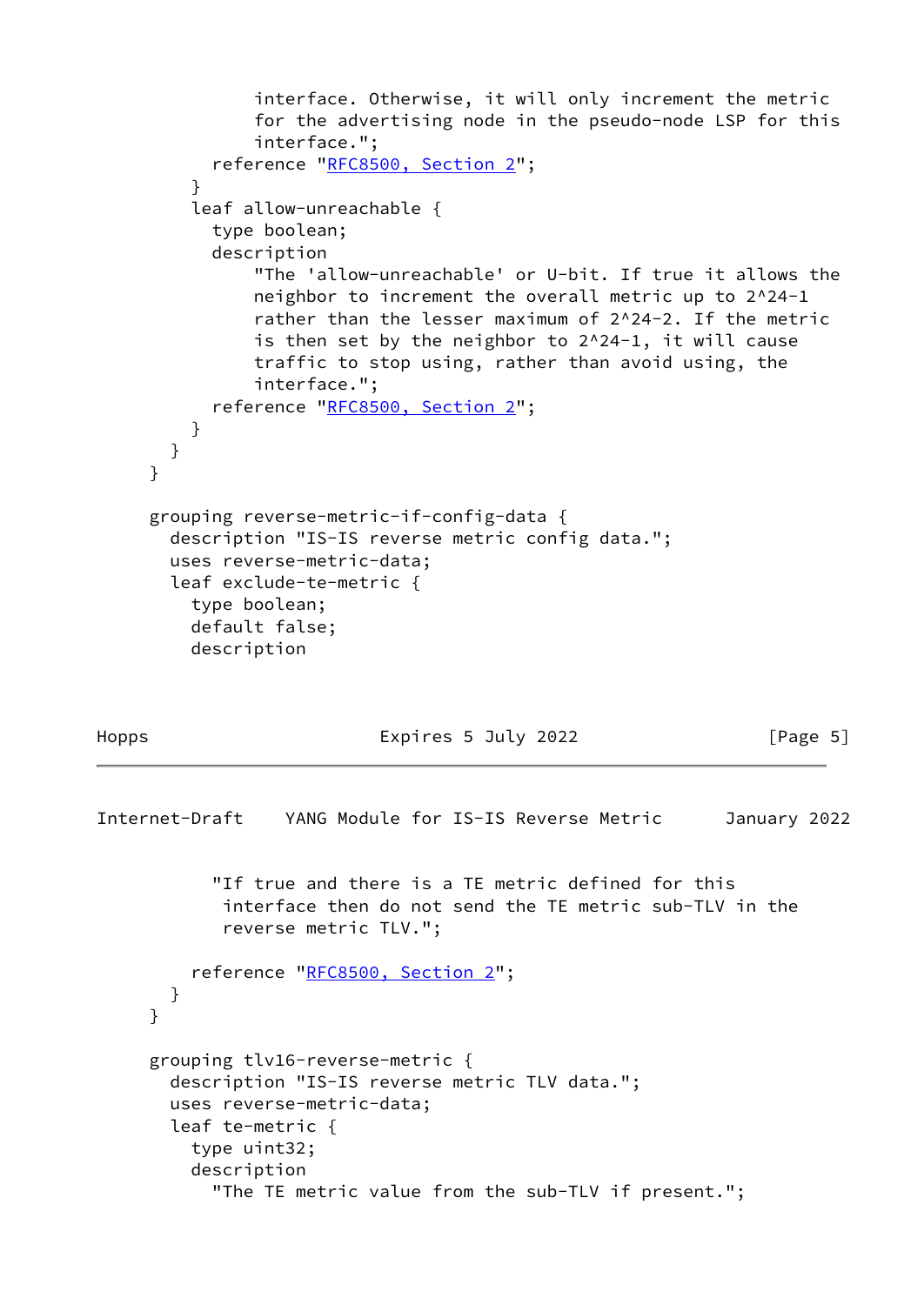```
 reference "RFC8500, Section 2";
        }
      }
      augment "/rt:routing/rt:control-plane-protocols/"
        +"rt:control-plane-protocol/"
        +"isis:isis" {
        when "derived-from-or-self(../rt:type, 'isis:isis')" {
          description
            "This augment is only valid when routing protocol instance
             type is 'isis'.";
        }
        description
          "The reverse metric configuration for an IS-IS instance.";
        container reverse-metric {
          description "Global reverse metric configuration.";
          leaf enable-receive {
            type boolean;
            default false;
            description
              "Enable handling of reverse metric announcements from
               neighbors. By default, reverse metric handling is disabled
               and must be explicitly enabled through this
               configuration.";
          }
       }
      }
      augment "/rt:routing/rt:control-plane-protocols/"
        +"rt:control-plane-protocol/"
        +"isis:isis/isis:interfaces/isis:interface" {
Hopps Expires 5 July 2022 [Page 6]
Internet-Draft YANG Module for IS-IS Reverse Metric January 2022
       when "derived-from-or-self(.../../../rt:type, 'isis:isis')" {
          description
            "This augment is only valid when routing protocol instance
             type is 'isis'.";
        }
        description
          "The reverse metric configuration for an interface.";
```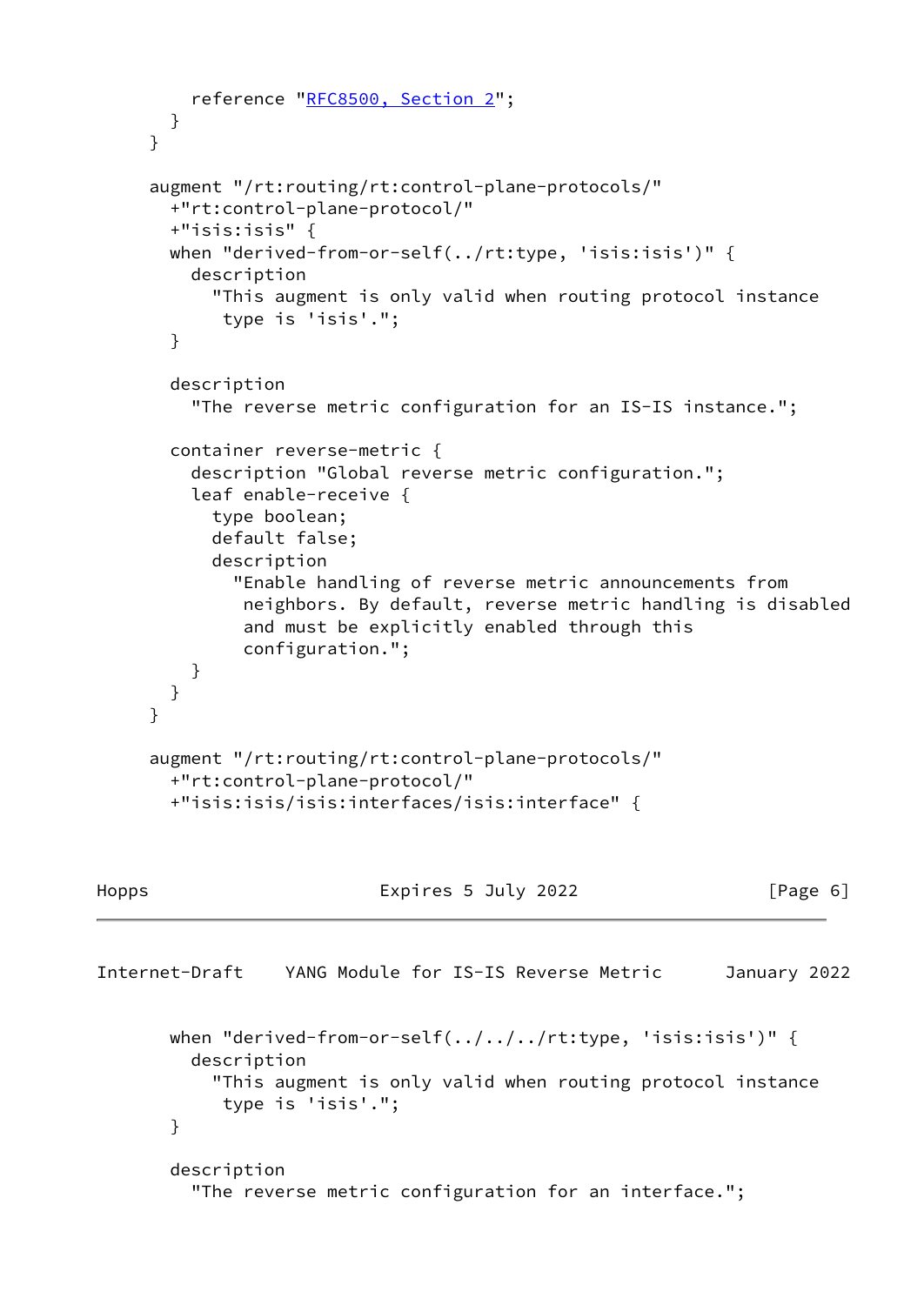```
 container reverse-metric {
          description
            "Announce a reverse metric to neighbors. The configuration
            is hierarchical and follows the same behavior as defined
            for 'Per-Level' values in the augmented base module.
            Reverse metric operation is enabled by the configuration of
            a reverse-metric metric value at either the top level or
            under a level-specific container node. If a reverse-metric
            metric value is only specified under a level-specific
            container node then operation is only enabled at the
            specified level.
            As the reverse metric is advertised in IIH PDUs, level
            specific configuration is only available for broadcast
            interface types";
          uses reverse-metric-if-config-data {
            refine "flags/whole-lan" {
             default false;
 }
            refine "flags/allow-unreachable" {
              default false;
 }
 }
         container level-1 {
          when \cdot../../isis:interface-type = "broadcast"';
           description
              "Announce a reverse metric to level-1 neighbors.";
           uses reverse-metric-if-config-data;
 }
         container level-2 {
          when '../../isis:interface-type = "broadcast"';
           description
              "Announce a reverse metric to level-2 neighbors.";
           uses reverse-metric-if-config-data;
         }
       }
     }
     augment "/rt:routing/rt:control-plane-protocols/"
```
Hopps Expires 5 July 2022 [Page 7]

<span id="page-7-0"></span>Internet-Draft YANG Module for IS-IS Reverse Metric January 2022

+"rt:control-plane-protocol/"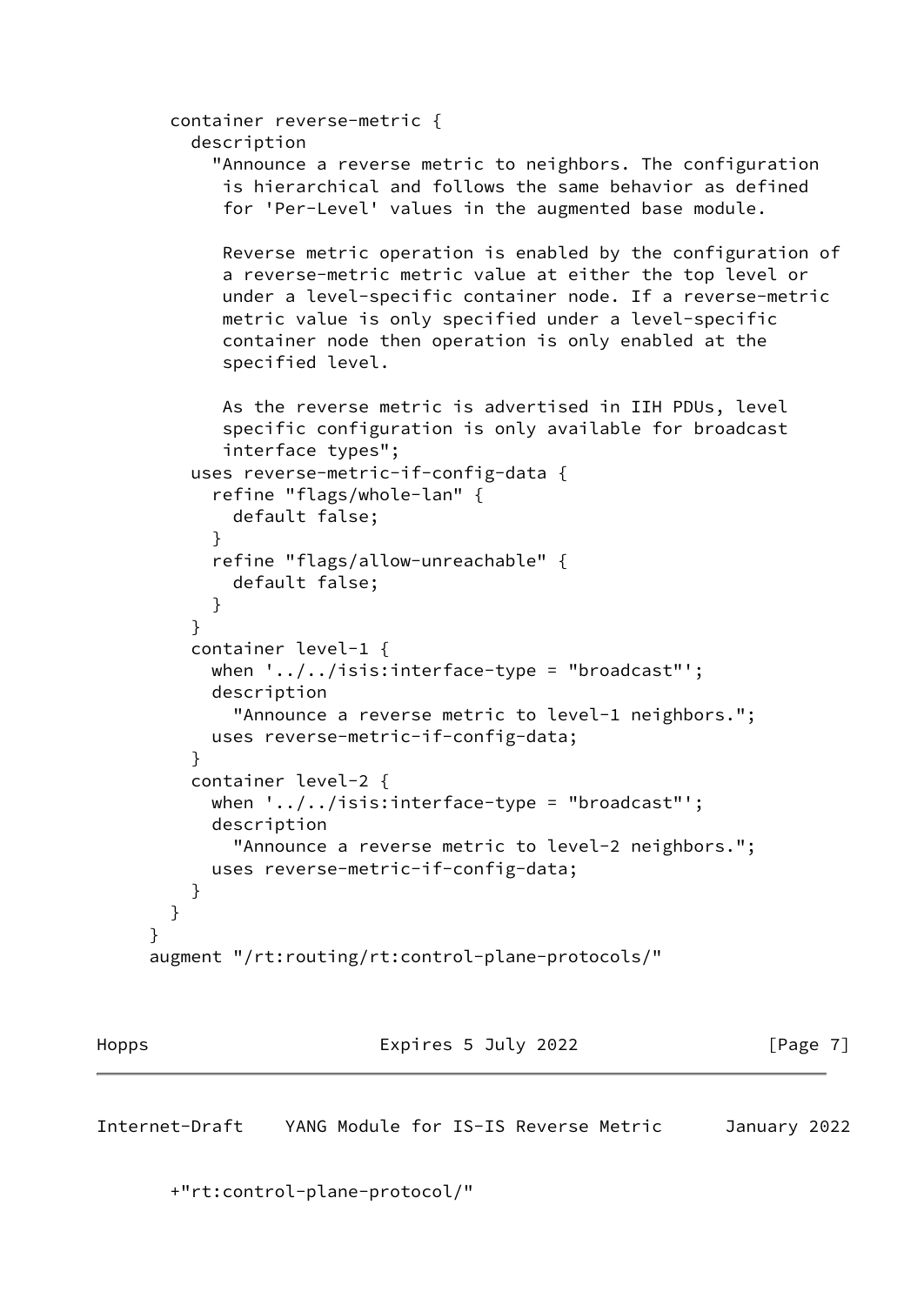```
 +"isis:isis/isis:interfaces/isis:interface/"
       +"isis:adjacencies/isis:adjacency" {
       when "derived-from-or-self(../../../../../rt:type,
                                 'isis:isis')" {
         description
           "This augment is only valid when routing protocol instance
            type is 'isis'";
       }
       description
         "The reverse metric state advertised by an adjacency.";
       container reverse-metric {
         description "IS-IS reverse metric TLV data.";
         uses tlv16-reverse-metric;
       }
     }
   }
   <CODE ENDS>
3. IANA Considerations
3.1. Updates to the IETF XML Registry
  [RFC3688].
  [RFC3688], the following registration has
   been made:
   URI urn:ietf:params:xml:ns:yang:ietf-isis-reverse-metric
   Registrant Contact The IESG.
   XML N/A; the requested URI is an XML namespace.
3.2. Updates to the YANG Module Names Registry
   This document registers one YANG module in the "YANG Module Names"
   [RFC6020]. Following the format in [RFC6020], the following
   registration has been made:
   name ietf-isis-reverse-metric
   namespace urn:ietf:params:xml:ns:yang:ietf-isis-reverse-metric
   prefix isis-rmetric
   reference RFC XXXX (RFC Ed.: replace XXX with actual RFC number and
      remove this note.)
```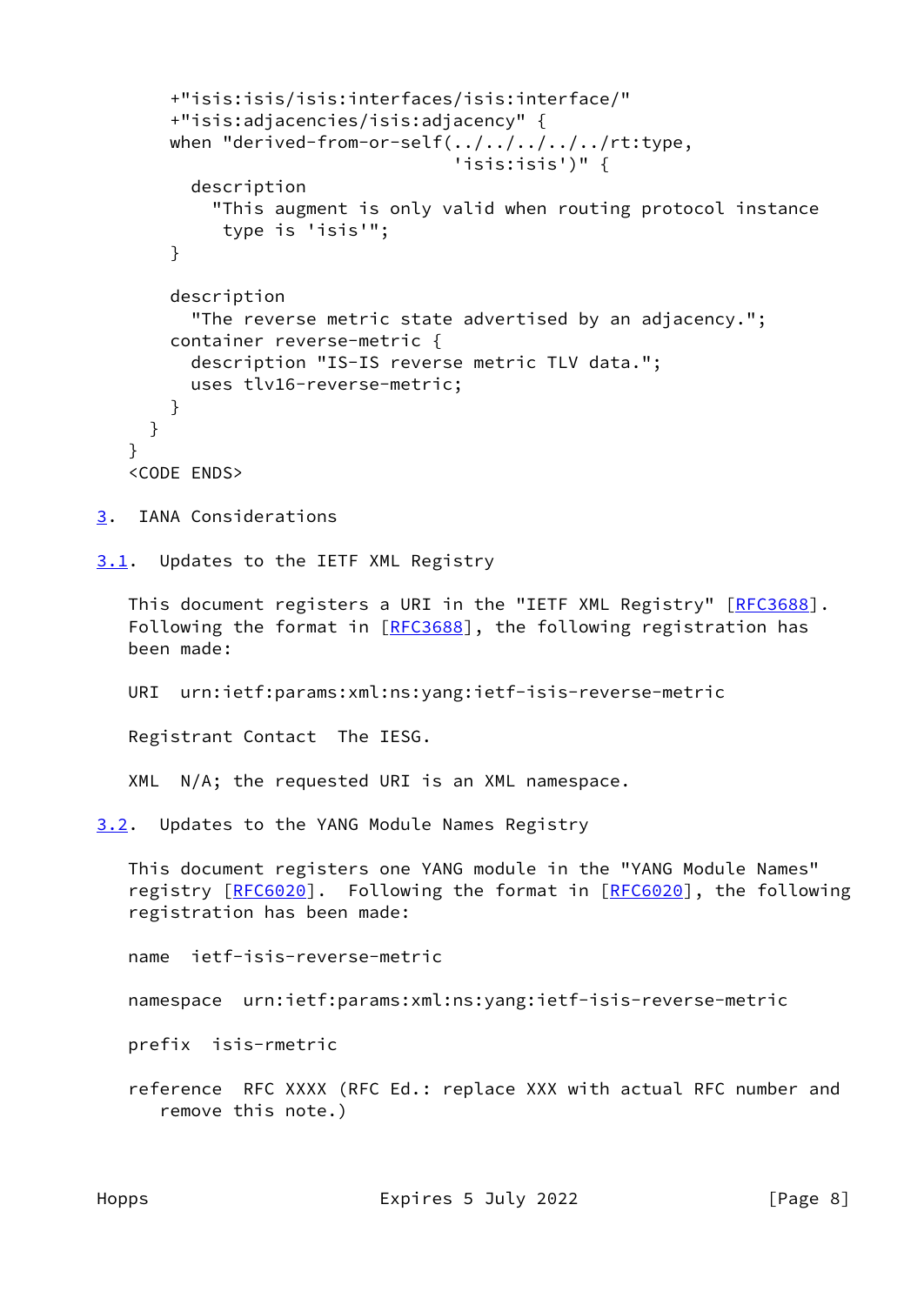<span id="page-9-1"></span>Internet-Draft YANG Module for IS-IS Reverse Metric January 2022

<span id="page-9-0"></span>[4](#page-9-0). Security Considerations

 The YANG module specified in this document defines a schema for data that is designed to be accessed via network management protocols such as NETCONF [[RFC6241\]](https://datatracker.ietf.org/doc/pdf/rfc6241) or RESTCONF [\[RFC8040](https://datatracker.ietf.org/doc/pdf/rfc8040)]. The lowest NETCONF layer is the secure transport layer, and the mandatory-to-implement secure transport is Secure Shell (SSH) [\[RFC6242](https://datatracker.ietf.org/doc/pdf/rfc6242)]. The lowest RESTCONF layer is HTTPS, and the mandatory-to-implement secure transport is TLS [\[RFC8446](https://datatracker.ietf.org/doc/pdf/rfc8446)].

The NETCONF access control model [\[RFC8341](https://datatracker.ietf.org/doc/pdf/rfc8341)] provides the means to restrict access for particular NETCONF or RESTCONF users to a preconfigured subset of all available NETCONF or RESTCONF protocol operations and content.

 The YANG module defined in this document can enable, disable and modify the behavior of metrics used by routing. For the security implications regarding these types of changes consult [[RFC8500](https://datatracker.ietf.org/doc/pdf/rfc8500)] which defines the functionality as well as [\[I-D.ietf-isis-yang-isis-cfg](#page-12-2)].

 There are a number of data nodes defined in this YANG module that are writable/creatable/deletable (i.e., "config true", which is the default). These data nodes may be considered sensitive or vulnerable in some network environments. Write operations (e.g., edit-config) to these data nodes without proper protection can have a negative effect on network operations. These YANG nodes correspond directly to the [RFC 8500](https://datatracker.ietf.org/doc/pdf/rfc8500) functionality and the security considerations of the functionality are described in [RFC 8500.](https://datatracker.ietf.org/doc/pdf/rfc8500)

These are the subtrees and data nodes:

- Under "/rt:routing/rt:control-plane-protocols/" + "rt:control-plane-protocol/isis:isis"
	- /isis-rmetric:reverse-metric/isis-rmetric:enable-receive
- Under "/rt:routing/rt:control-plane-protocols/" + "rt:control-plane-protocol/isis:isis/" + "isis:interfaces/isis:interface/" + "isis-rmetric:reverse-metric"
	- /isis-rmetric:metric
	- /isis-rmetric:flags/isis-rmetric:whole-lan
	- /isis-rmetric:flags/isis-rmetric:allow-unreachable
	- /isis-rmetric:exclude-te-metric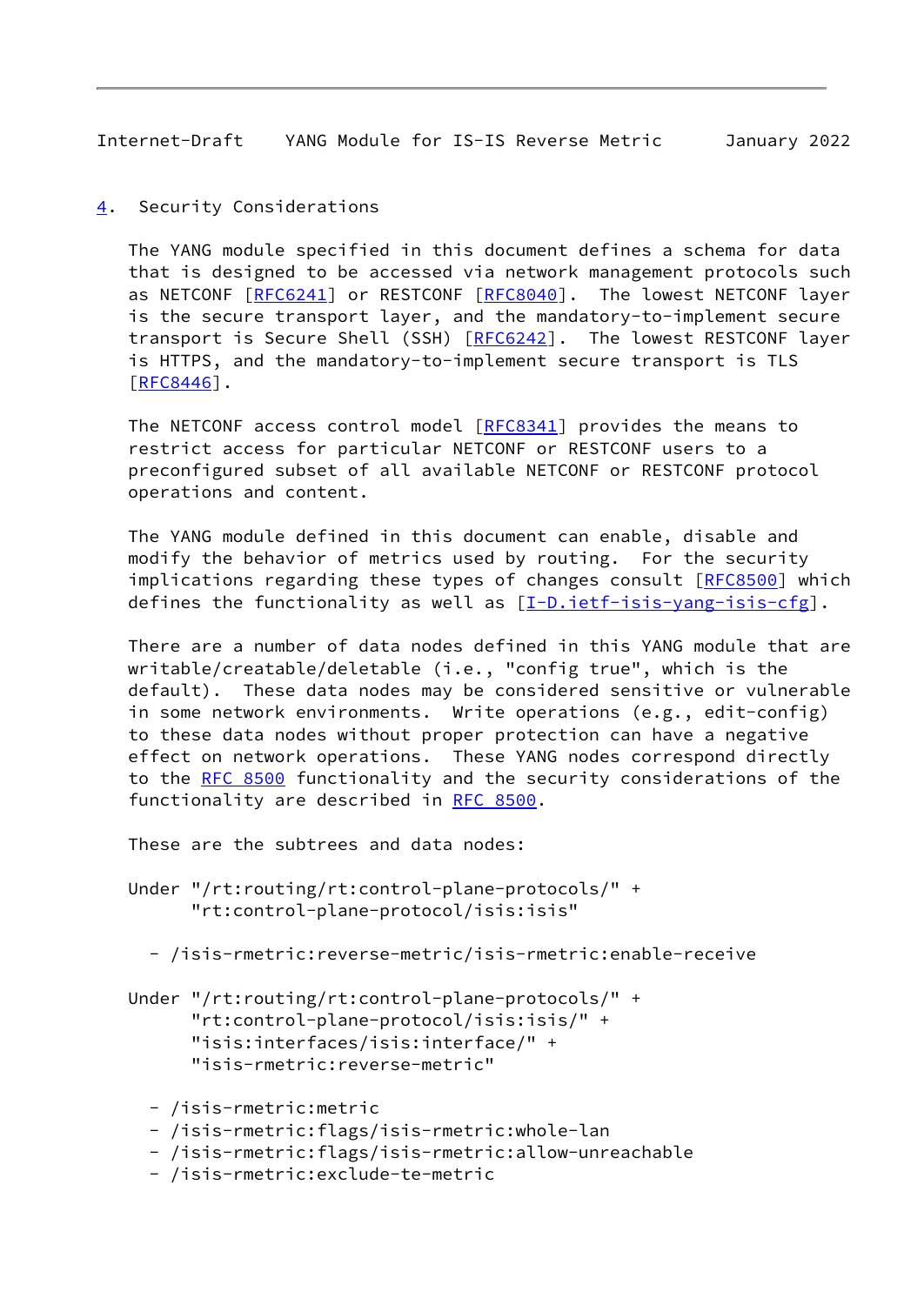```
Internet-Draft YANG Module for IS-IS Reverse Metric January 2022
   Under "/rt:routing/rt:control-plane-protocols/" +
         "rt:control-plane-protocol/isis:isis/" +
         "isis:interfaces/isis:interface/" +
         "isis-rmetric:reverse-metric/" +
         "isis-rmetric:level-1/"
     - /isis-rmetric:metric
     - /isis-rmetric:flags/isis-rmetric:whole-lan
     - /isis-rmetric:flags/isis-rmetric:allow-unreachable
     - /isis-rmetric:exclude-te-metric
   Under "/rt:routing/rt:control-plane-protocols/" +
         "rt:control-plane-protocol/isis:isis/" +
         "isis:interfaces/isis:interface/" +
         "isis-rmetric:reverse-metric/" +
         "isis-rmetric:level-2/"
     - /isis-rmetric:metric
     - /isis-rmetric:flags/isis-rmetric:whole-lan
     - /isis-rmetric:flags/isis-rmetric:allow-unreachable
     - /isis-rmetric:exclude-te-metric
   Some of the readable data nodes in this YANG module may be considered
   sensitive or vulnerable in some network environments. It is thus
   important to control read access (e.g., via get, get-config, or
   notification) to these data nodes. These YANG nodes correspond
   RFC 8500 functionality and the security
   RFC 8500. These
   are the subtrees and data nodes:
```

```
 Under "/rt:routing/rt:control-plane-protocols/" +
       "rt:control-plane-protocol/isis:isis/" +
       "isis:interfaces/isis:interface/" +
       "isis:adjacencies/isis:adjacency/" +
       "isis-rmetric:reverse-metric"
```
- /isis-rmetric:metric
- /isis-rmetric:flags/isis-rmetric:whole-lan
- /isis-rmetric:flags/isis-rmetric:allow-unreachable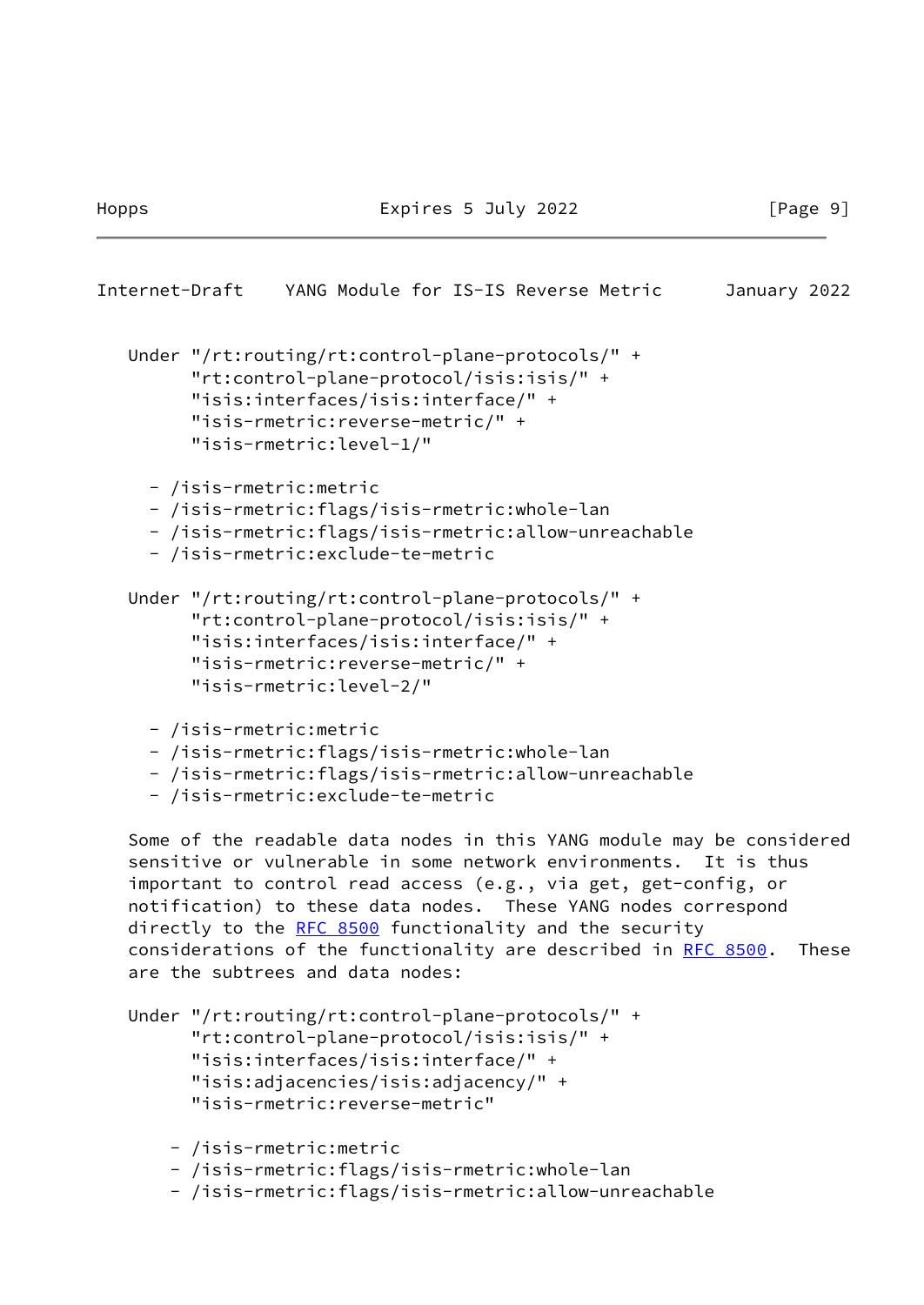<span id="page-11-0"></span>- /isis-rmetric:te-metric

Hopps Expires 5 July 2022 [Page 10]

<span id="page-11-1"></span>Internet-Draft YANG Module for IS-IS Reverse Metric January 2022

- <span id="page-11-2"></span> [ISO10589] International Organization for Standardization, "Intermediate System to Intermediate System intra-domain routeing information exchange protocol for use in conjunction with the protocol for providing the connectionless-mode network service (ISO 8473)", ISO Standard 10589:2002, 2002.
- [RFC3688] Mealling, M., "The IETF XML Registry", [BCP 81](https://datatracker.ietf.org/doc/pdf/bcp81), [RFC 3688](https://datatracker.ietf.org/doc/pdf/rfc3688), DOI 10.17487/RFC3688, January 2004, <[https://www.rfc-editor.org/info/rfc3688>](https://www.rfc-editor.org/info/rfc3688).
- [RFC6020] Bjorklund, M., Ed., "YANG A Data Modeling Language for the Network Configuration Protocol (NETCONF)", [RFC 6020](https://datatracker.ietf.org/doc/pdf/rfc6020), DOI 10.17487/RFC6020, October 2010, <[https://www.rfc-editor.org/info/rfc6020>](https://www.rfc-editor.org/info/rfc6020).
- [RFC8341] Bierman, A. and M. Bjorklund, "Network Configuration Access Control Model", STD 91, [RFC 8341](https://datatracker.ietf.org/doc/pdf/rfc8341), DOI 10.17487/RFC8341, March 2018, <[https://www.rfc-editor.org/info/rfc8341>](https://www.rfc-editor.org/info/rfc8341).
- [RFC8342] Bjorklund, M., Schoenwaelder, J., Shafer, P., Watsen, K., and R. Wilton, "Network Management Datastore Architecture (NMDA)", [RFC 8342,](https://datatracker.ietf.org/doc/pdf/rfc8342) DOI 10.17487/RFC8342, March 2018, <[https://www.rfc-editor.org/info/rfc8342>](https://www.rfc-editor.org/info/rfc8342).
- [RFC8349] Lhotka, L., Lindem, A., and Y. Qu, "A YANG Data Model for Routing Management (NMDA Version)", [RFC 8349,](https://datatracker.ietf.org/doc/pdf/rfc8349) DOI 10.17487/RFC8349, March 2018, <[https://www.rfc-editor.org/info/rfc8349>](https://www.rfc-editor.org/info/rfc8349).

[RFC8500] Shen, N., Amante, S., and M. Abrahamsson, "IS-IS Routing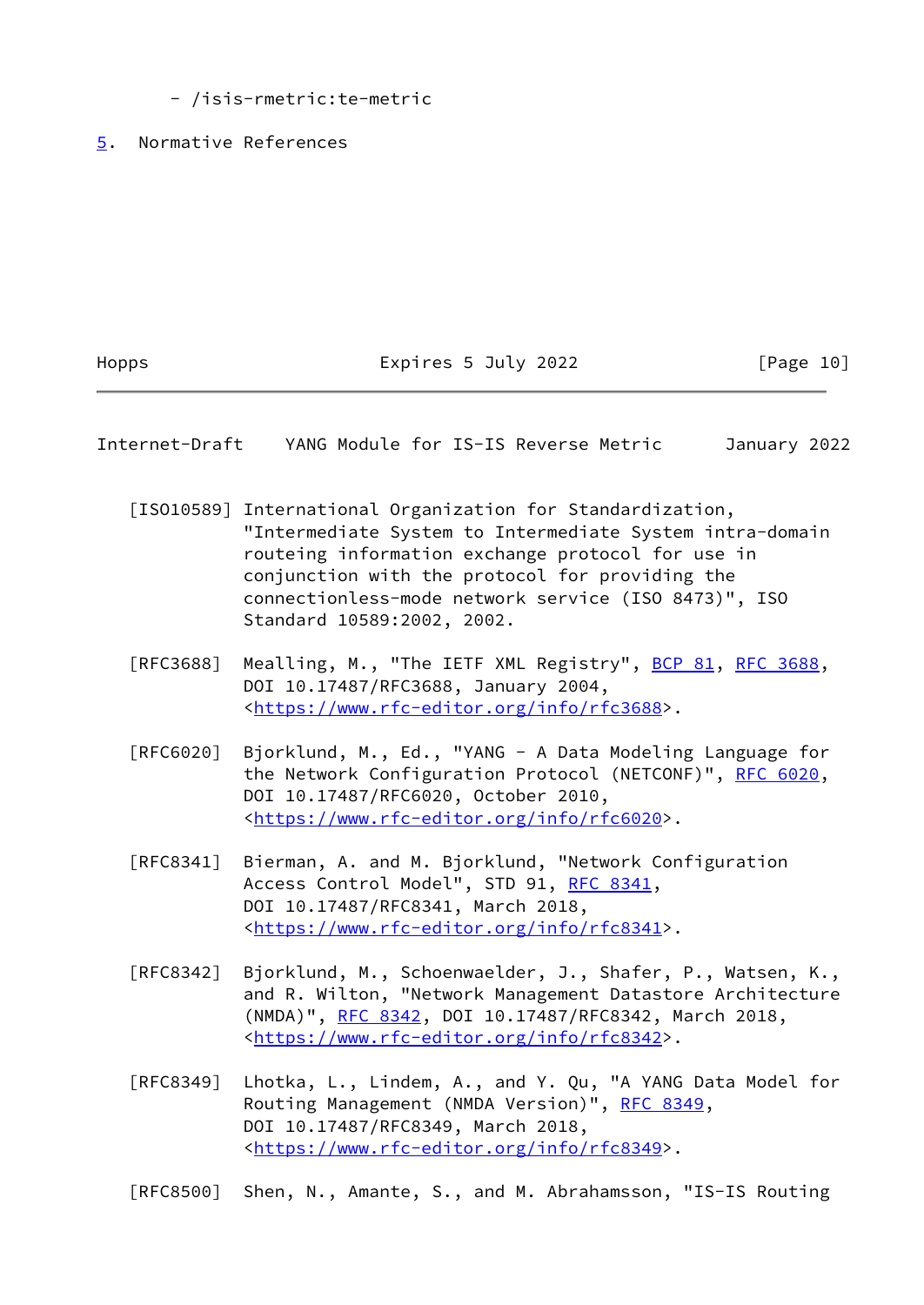<span id="page-12-2"></span>with Reverse Metric", [RFC 8500](https://datatracker.ietf.org/doc/pdf/rfc8500), DOI 10.17487/RFC8500, February 2019, <<https://www.rfc-editor.org/info/rfc8500>>. [I-D.ietf-isis-yang-isis-cfg] Litkowski, S., Yeung, D., Lindem, A., Zhang, J., and L. Lhotka, "YANG Data Model for IS-IS Protocol", Work in Progress, Internet-Draft, [draft-ietf-isis-yang-isis-cfg-](https://datatracker.ietf.org/doc/pdf/draft-ietf-isis-yang-isis-cfg-42) [42,](https://datatracker.ietf.org/doc/pdf/draft-ietf-isis-yang-isis-cfg-42) 15 October 2019, <[https://datatracker.ietf.org/doc/html/draft-ietf-isis](https://datatracker.ietf.org/doc/html/draft-ietf-isis-yang-isis-cfg-42) [yang-isis-cfg-42>](https://datatracker.ietf.org/doc/html/draft-ietf-isis-yang-isis-cfg-42).

<span id="page-12-0"></span>[6](#page-12-0). Informative References

Hopps Expires 5 July 2022 [Page 11]

<span id="page-12-1"></span>Internet-Draft YANG Module for IS-IS Reverse Metric January 2022

- [RFC6241] Enns, R., Ed., Bjorklund, M., Ed., Schoenwaelder, J., Ed., and A. Bierman, Ed., "Network Configuration Protocol (NETCONF)", [RFC 6241,](https://datatracker.ietf.org/doc/pdf/rfc6241) DOI 10.17487/RFC6241, June 2011, <[https://www.rfc-editor.org/info/rfc6241>](https://www.rfc-editor.org/info/rfc6241).
- [RFC6242] Wasserman, M., "Using the NETCONF Protocol over Secure Shell (SSH)", [RFC 6242](https://datatracker.ietf.org/doc/pdf/rfc6242), DOI 10.17487/RFC6242, June 2011, <[https://www.rfc-editor.org/info/rfc6242>](https://www.rfc-editor.org/info/rfc6242).
- [RFC7951] Lhotka, L., "JSON Encoding of Data Modeled with YANG", [RFC 7951,](https://datatracker.ietf.org/doc/pdf/rfc7951) DOI 10.17487/RFC7951, August 2016, <[https://www.rfc-editor.org/info/rfc7951>](https://www.rfc-editor.org/info/rfc7951).
- [RFC8040] Bierman, A., Bjorklund, M., and K. Watsen, "RESTCONF Protocol", [RFC 8040](https://datatracker.ietf.org/doc/pdf/rfc8040), DOI 10.17487/RFC8040, January 2017, <[https://www.rfc-editor.org/info/rfc8040>](https://www.rfc-editor.org/info/rfc8040).
- [RFC8340] Bjorklund, M. and L. Berger, Ed., "YANG Tree Diagrams", [BCP 215](https://datatracker.ietf.org/doc/pdf/bcp215), [RFC 8340,](https://datatracker.ietf.org/doc/pdf/rfc8340) DOI 10.17487/RFC8340, March 2018, <[https://www.rfc-editor.org/info/rfc8340>](https://www.rfc-editor.org/info/rfc8340).
- [RFC8446] Rescorla, E., "The Transport Layer Security (TLS) Protocol Version 1.3", [RFC 8446](https://datatracker.ietf.org/doc/pdf/rfc8446), DOI 10.17487/RFC8446, August 2018, <[https://www.rfc-editor.org/info/rfc8446>](https://www.rfc-editor.org/info/rfc8446).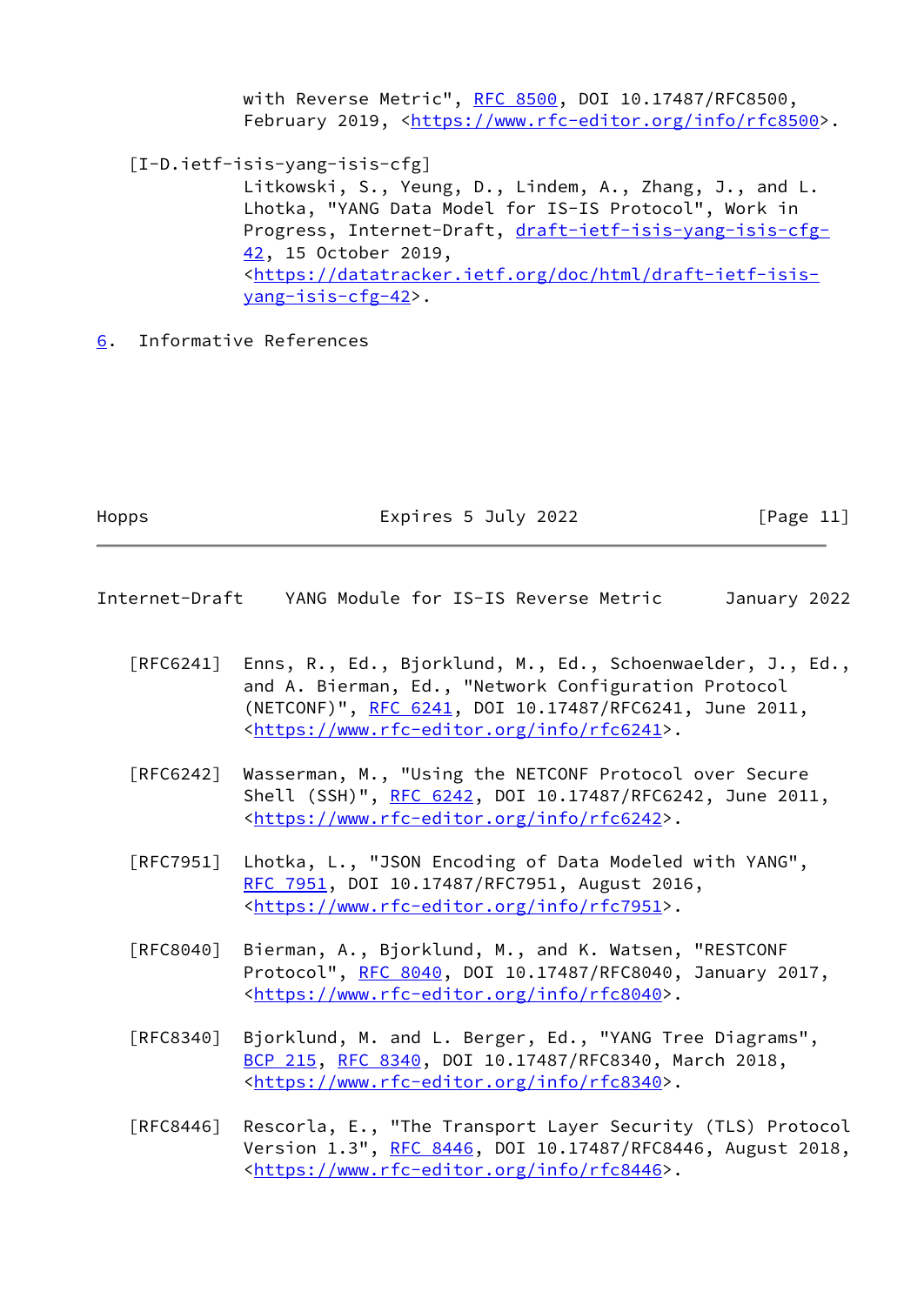### <span id="page-13-0"></span>[Appendix A.](#page-13-0) Examples

<span id="page-13-1"></span>[A.1](#page-13-1). Enablement Example using XML YANG Instance Data

Below is an example of XML YANG instance data [[RFC8342](https://datatracker.ietf.org/doc/pdf/rfc8342)] to enable reverse metric processing.

Hopps Expires 5 July 2022 [Page 12]

```
Internet-Draft YANG Module for IS-IS Reverse Metric January 2022
    <rt:routing
        xmlns:rt="urn:ietf:params:xml:ns:yang:ietf-routing"
        xmlns:isis="urn:ietf:params:xml:ns:yang:ietf-isis"
        xmlns:isis-rmetric=
        "urn:ietf:params:xml:ns:yang:ietf-isis-reverse-metric">
      <rt:control-plane-protocols>
        <rt:control-plane-protocol>
          <rt:type>isis:isis</rt:type>
          <rt:name>default</rt:name>
          <isis:isis>
            <isis:area-address>00</isis:area-address>
            <isis-rmetric:reverse-metric>
         <isis-rmetric:enable-receive>true</isis-rmetric:enable-receive>
            </isis-rmetric:reverse-metric>
          </isis:isis>
        </rt:control-plane-protocol>
      </rt:control-plane-protocols>
    </rt:routing>
```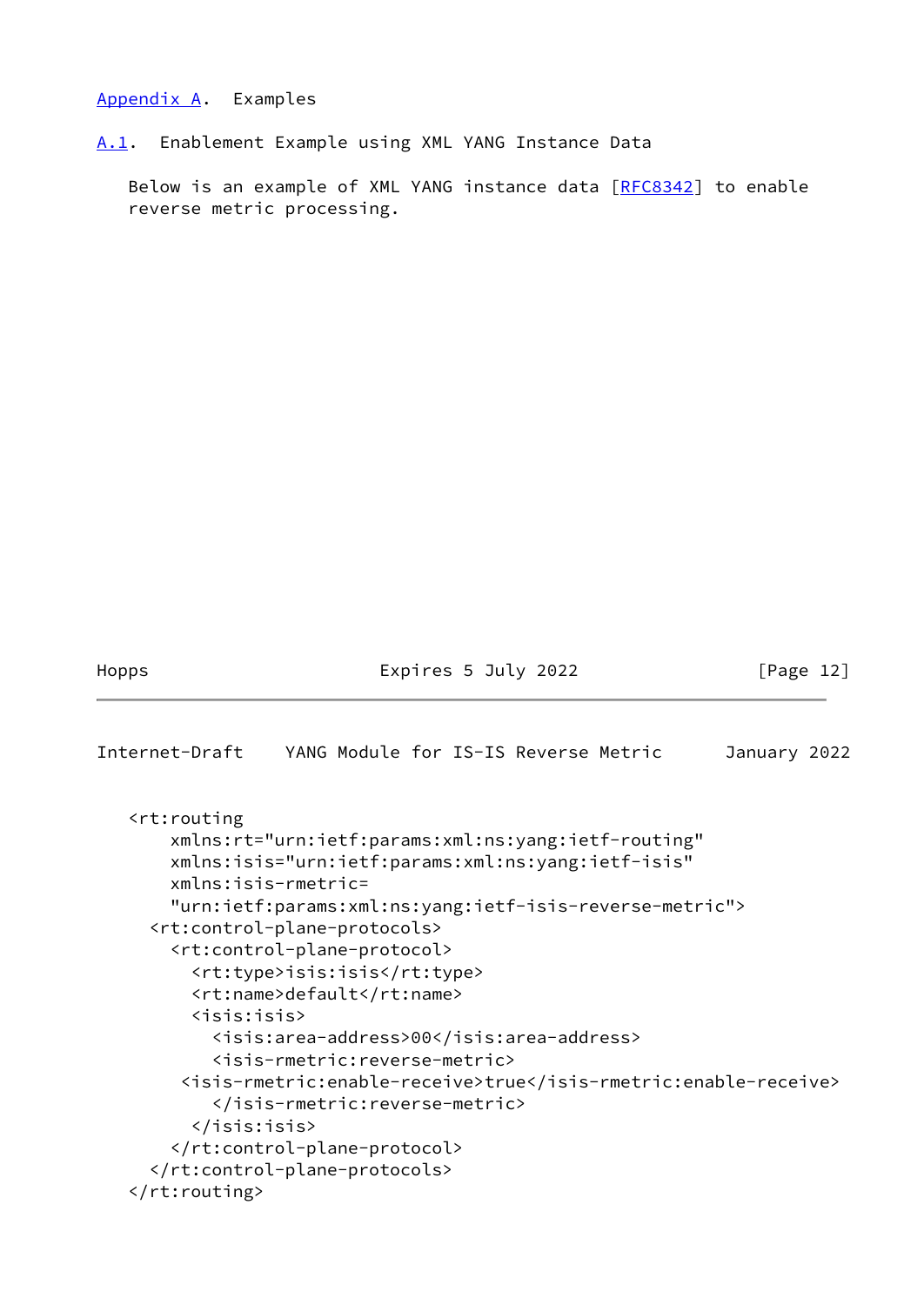Figure 1: Example XML data to enable reverse metric processing.

<span id="page-14-0"></span>[A.2](#page-14-0). Usage Example using XML YANG Instance Data

 Below is an example of XML YANG instance data [[RFC8342](https://datatracker.ietf.org/doc/pdf/rfc8342)] for the ietf isis-reverse-metric module.

Hopps Expires 5 July 2022 [Page 13]

<span id="page-14-1"></span>Internet-Draft YANG Module for IS-IS Reverse Metric January 2022

 <if:interfaces xmlns:if="urn:ietf:params:xml:ns:yang:ietf-interfaces" xmlns:ianaift="urn:ietf:params:xml:ns:yang:iana-if-type"> <if:interface> <if:name>eth0</if:name> <if:type>ianaift:ethernetCsmacd</if:type> </if:interface> </if:interfaces> <rt:routing xmlns:rt="urn:ietf:params:xml:ns:yang:ietf-routing" xmlns:isis="urn:ietf:params:xml:ns:yang:ietf-isis"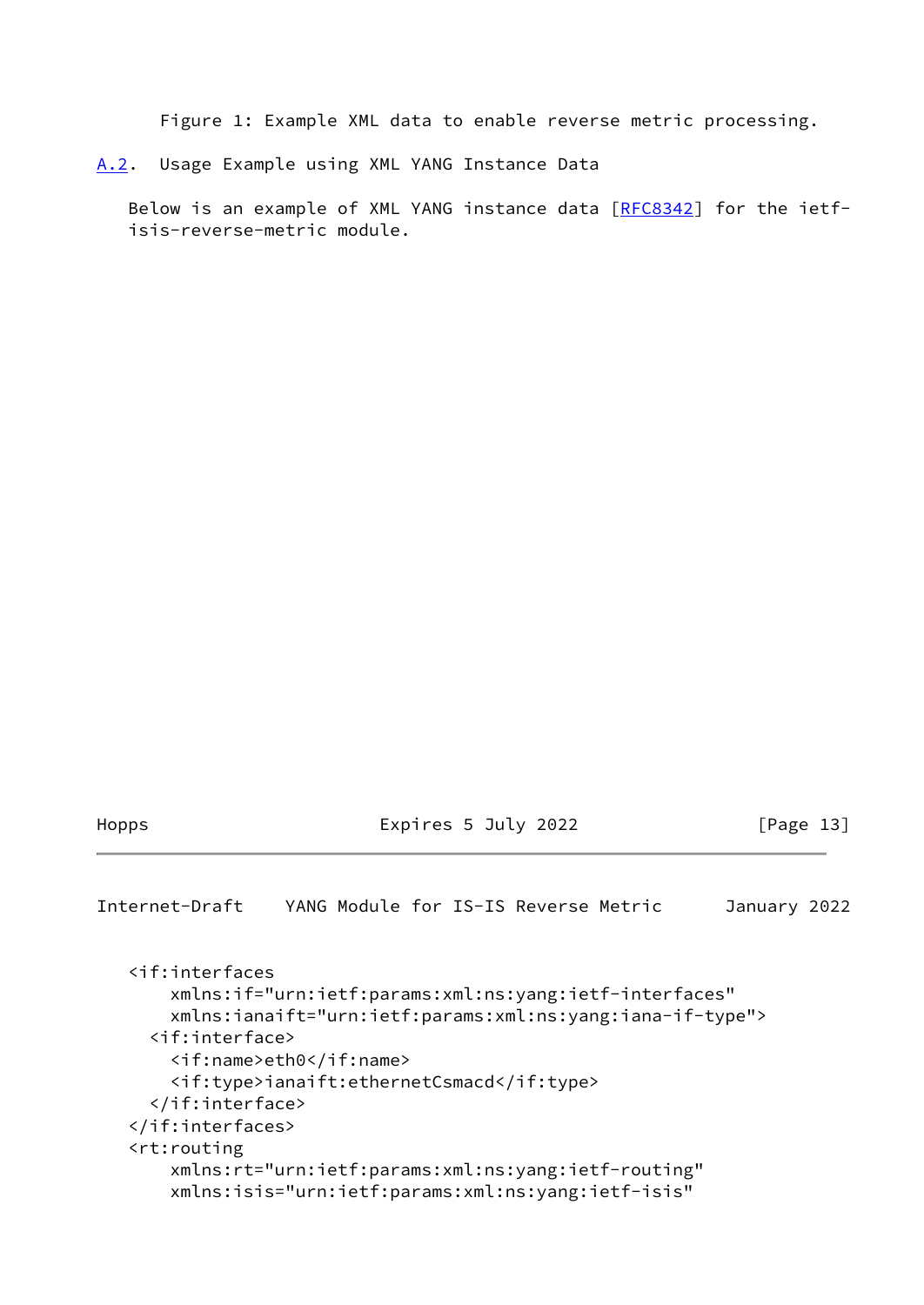```
 xmlns:isis-rmetric=
     "urn:ietf:params:xml:ns:yang:ietf-isis-reverse-metric">
   <rt:control-plane-protocols>
     <rt:control-plane-protocol>
       <rt:type>isis:isis</rt:type>
       <rt:name>default</rt:name>
       <isis:isis>
         <isis:area-address>00</isis:area-address>
         <isis:interfaces>
           <isis:interface>
             <isis:name>eth0</isis:name>
             <isis-rmetric:reverse-metric>
                <isis-rmetric:metric>
                  65535
                </isis-rmetric:metric>
             </isis-rmetric:reverse-metric>
           </isis:interface>
         </isis:interfaces>
       </isis:isis>
     </rt:control-plane-protocol>
   </rt:control-plane-protocols>
 </rt:routing>
```
Figure 2: Example XML data for ietf-isis-reverse-metric module.

<span id="page-15-0"></span>[A.3](#page-15-0). Usage Example using JSON YANG Instance Data

Below is an example of JSON YANG instance data [\[RFC7951](https://datatracker.ietf.org/doc/pdf/rfc7951)] for the ietf-isis-reverse-metric module.

Hopps Expires 5 July 2022 [Page 14]

<span id="page-15-1"></span>Internet-Draft YANG Module for IS-IS Reverse Metric January 2022

```
 {
   "ietf-interfaces:interfaces": {
     "interface": [
       {
```